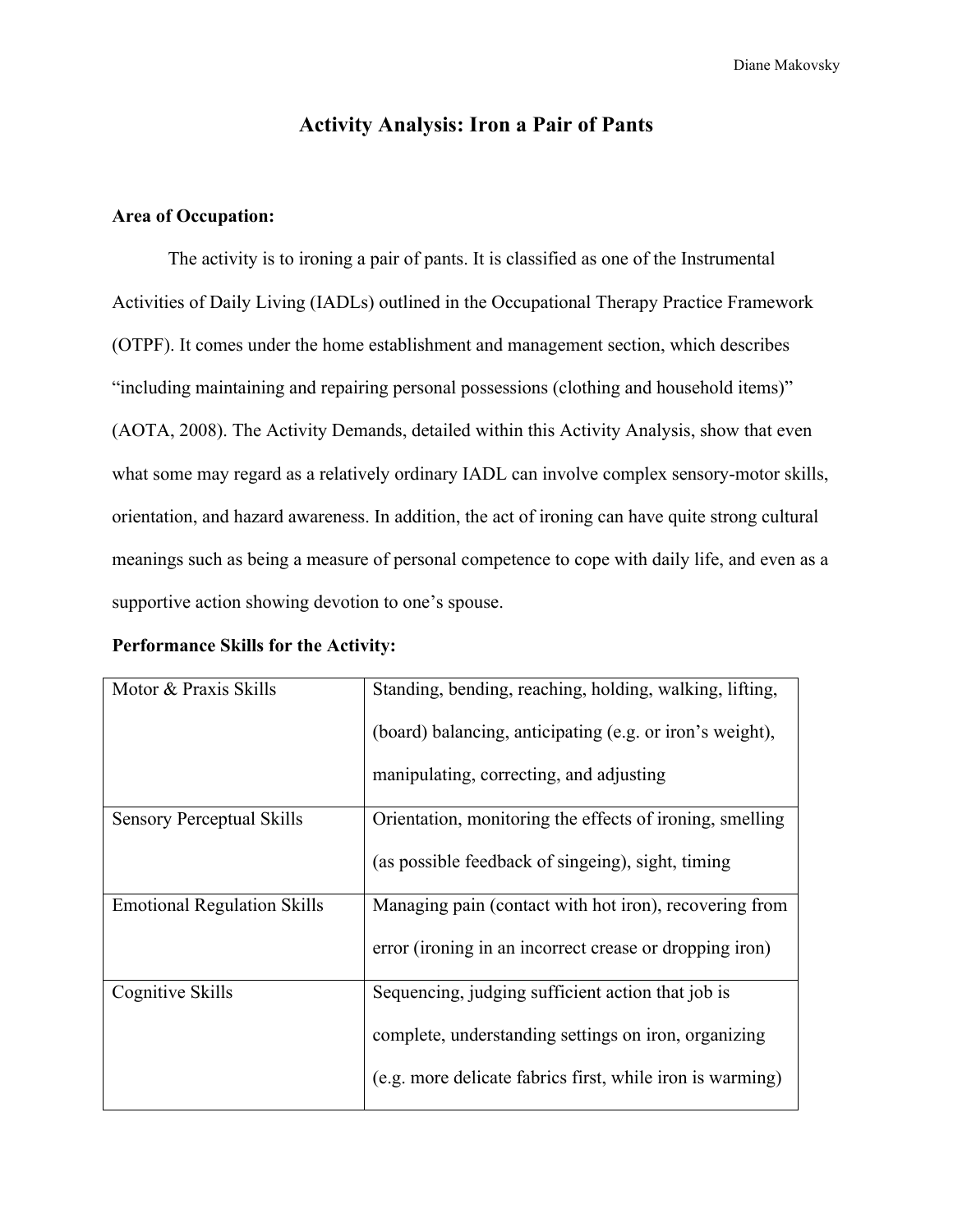| Communication Skills | None required in the activity |
|----------------------|-------------------------------|
|                      |                               |

# **Activity Demands**

This activity begins with the client standing facing a two-door laundry closet. The ironing board is stored in the closet, between the dryer and the wall. The iron is stored in the cupboard on a shelf. Pants are in a basket in the room where ironing will take place.

#### **Objects and Properties**

The ironing board weighs 8 lbs, requires two hands to lift and move, and is awkward to move because of its 5-foot length. The iron is quite dense and weighs about 3 lbs. The iron is potentially dangerous due to a) being heated, b) being heavy, and c) requiring electricity. Electrical connection brings the additional hazard of the cord.

# **Space Demands**

Due to the board's length, to stand next to it requires a freely accessible area of at least 6 ft by 4 ft.

#### **Social Demands**

The social demands of the activity are virtually nil. However, the connotations associated with ironing are vast. Some people may consider it women's work. Others may associate it with military careers.

#### **Required actions, performance skills, and body functions**

In this activity, it appeared that hardly any muscle group or range of motion was left out. Toes, knees, hips, elbows, fingers extended and flexed; feet underwent dorsiflexion and plantar flexion; arms and fingers adducted and abducted, toes, too. Rotation was important. This activity is very complex. The steps, performance skills, and body movements follow.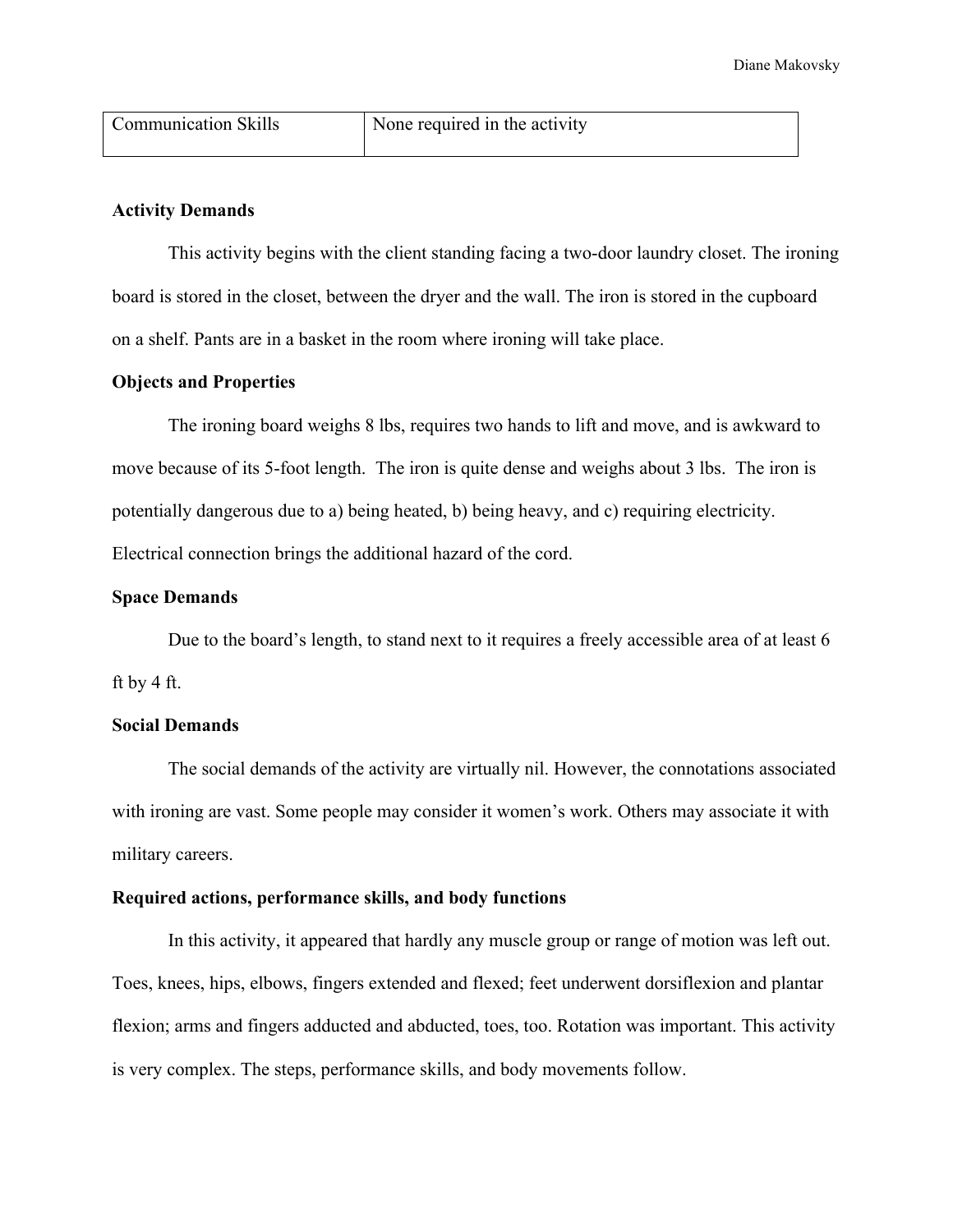Diane Makovsky

| <b>Steps</b> | Performance Skill | <b>Body Movements</b>                                              |
|--------------|-------------------|--------------------------------------------------------------------|
| Assembling   | Open Closet Door  | Client flexes left elbow to about 135°. Extends and abducts        |
| Equipment    |                   | fingers of left hand. Flexes left fingers and thumb to grasp       |
|              |                   | knob. Flex left elbow to 90° in coordination with flexion of the   |
|              |                   | shoulder to complete a horizontal abduction away from the          |
|              |                   | midline with sufficient force to open door clasp – about 2 lbs.    |
|              |                   | At the same time, client takes one and a half steps back           |
|              |                   | diagonally. Client lets go of the handle, by extending fingers,    |
|              |                   | thus loosening grasp. Left elbow extends and arm drops back        |
|              |                   | to the client's side.                                              |
|              | Take out ironing  | Stepping forward, at the same angle and distance of the step       |
|              | board             | the client just stepped back, puts the client in front of the open |
|              |                   | closet with abdomen facing dryer. Client places feet, rotates to   |
|              |                   | the left, bends forward about 35°, extends both elbows to 180°,    |
|              |                   | rotates shoulders minimally to comfortable level. Client           |
|              |                   | partially supinates hands while adducting arms and abducting       |
|              |                   | fingers, positioning hands to grasp the ironing board. By          |
|              |                   | flexing fingers, client grasps and holds ironing board.            |
|              |                   | The client lifts the board a few inches off ground by elevating    |
|              |                   | both arms. The client rotates at the waist and slides the ironing  |
|              |                   | board out of slot, past door. Rotating, the client turns to face   |
|              |                   | 180° away from dryer. (If necessary, client widens angle of        |
|              |                   | elbow to depress the arms, while still holding ironing board,      |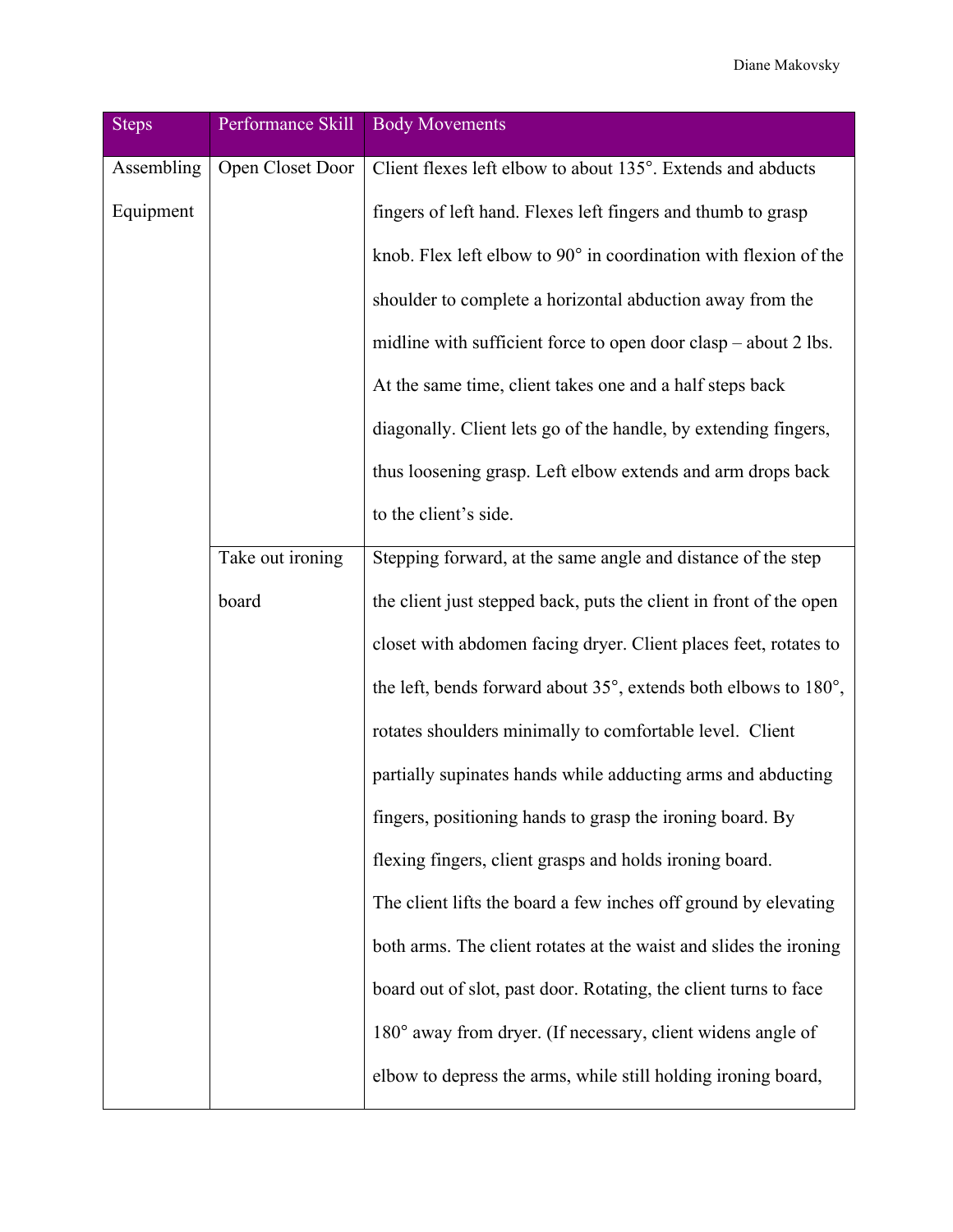|                   | and rests the bottom of the board on floor.                      |
|-------------------|------------------------------------------------------------------|
| Take ironing      | Carries the board to the desired location for the ironing.       |
| board to next     | (Depending on the client's strength and agility this may be a    |
| room              | straightforward or complex activity. In the actual environment   |
|                   | used for this activity, it is approximately 10 feet.) Eventually |
|                   | the board is brought to be resting vertically--typically at the  |
|                   | end that bears the insulated ironing rest-while the client       |
|                   | balances it.                                                     |
| Set up ironing    | This activity requires a complex coordination of actions to      |
| board             | release a clasp from the underside of the board to let the       |
|                   | ironing board legs extend and fall to the ground, while turning  |
|                   | the top surface of the ironing board to be horizontal.           |
|                   | When the legs are in position, the legs should lock in place.    |
|                   | This requires holding the aforementioned clasp until the legs    |
|                   | are in the right position to lock. Confirming that the lock is   |
|                   | properly in place before letting go of the ironing board is      |
|                   | important to avoid the ironing board collapsing.                 |
| Go back to closet | Lifting the iron from the shelf, which is approximately 4.5 ft   |
| and get iron from | high. The iron typically weighs 3 lbs.                           |
| shelf             | Carrying the iron to the ironing board may be straightforward    |
|                   | if the client has enough strength to hold it in one hand.        |
|                   | Typically the second hand is used to carry the coiled cord.      |
|                   | If the client has any impairment, in walking or carrying, for    |
|                   |                                                                  |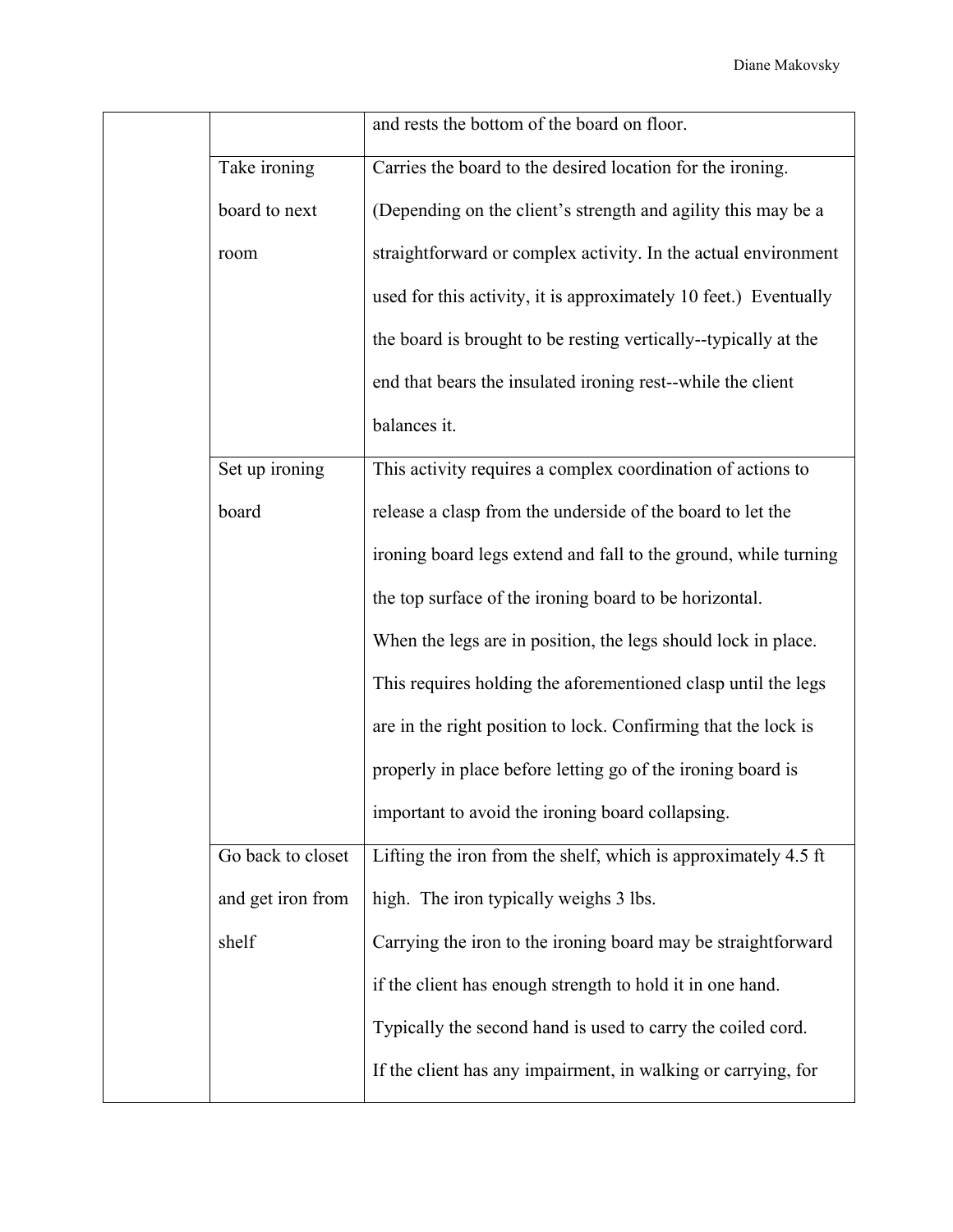|             |                     | example, this activity may need significant adaptation.            |
|-------------|---------------------|--------------------------------------------------------------------|
| Turn on the | Return to ironing   | Place the iron upright on the insulated ironing board rest         |
| iron        | board               | Straighten cord, grasp plug, bend, usually by flexing at knees     |
|             |                     | and leaning forward, and insert plug into the wall socket.         |
|             | Plug in iron        | Check the heat setting for the iron. Requires visual acuity and    |
|             |                     | manual dexterity if adjustment is required.                        |
| Ironing     | Pick up and         | While waiting for the iron to warm up to its operating             |
| praxis      | arrange pants on    | temperature, pick up pants and arrange them on the ironing         |
|             | ironing board.      | board. This can be a surprisingly complex task because there       |
|             | Wait until iron     | can be many different approaches, and the client has to            |
|             | heats up.           | develop their own. It demands attention, sequencing,               |
|             |                     | judgment, and occasionally problem solving. It also requires       |
|             |                     | physical maneuvering.                                              |
|             | Use iron to flatten | Extend arm (typically the client's dominant arm) to grasp the      |
|             | creases             | iron by its handle, lift iron by elevating the hand, pronate hand  |
|             |                     | to rotate the iron through 90° until horizontal, lower iron onto   |
|             |                     | the creased surface, abduct and adduct the forearm so that the     |
|             |                     | hot surface covers the creased portion of the pants. When          |
|             |                     | sufficiently flattened, return the iron to the base by lifting the |
|             |                     | arm and supinating the hand so that the iron is vertical, lower    |
|             |                     | the iron to the insulated base.                                    |
|             | Manipulate          | This action needs visual selection of the next portion of          |
|             | trousers to next    | creased area to be flattened. This involves visual acuity, but     |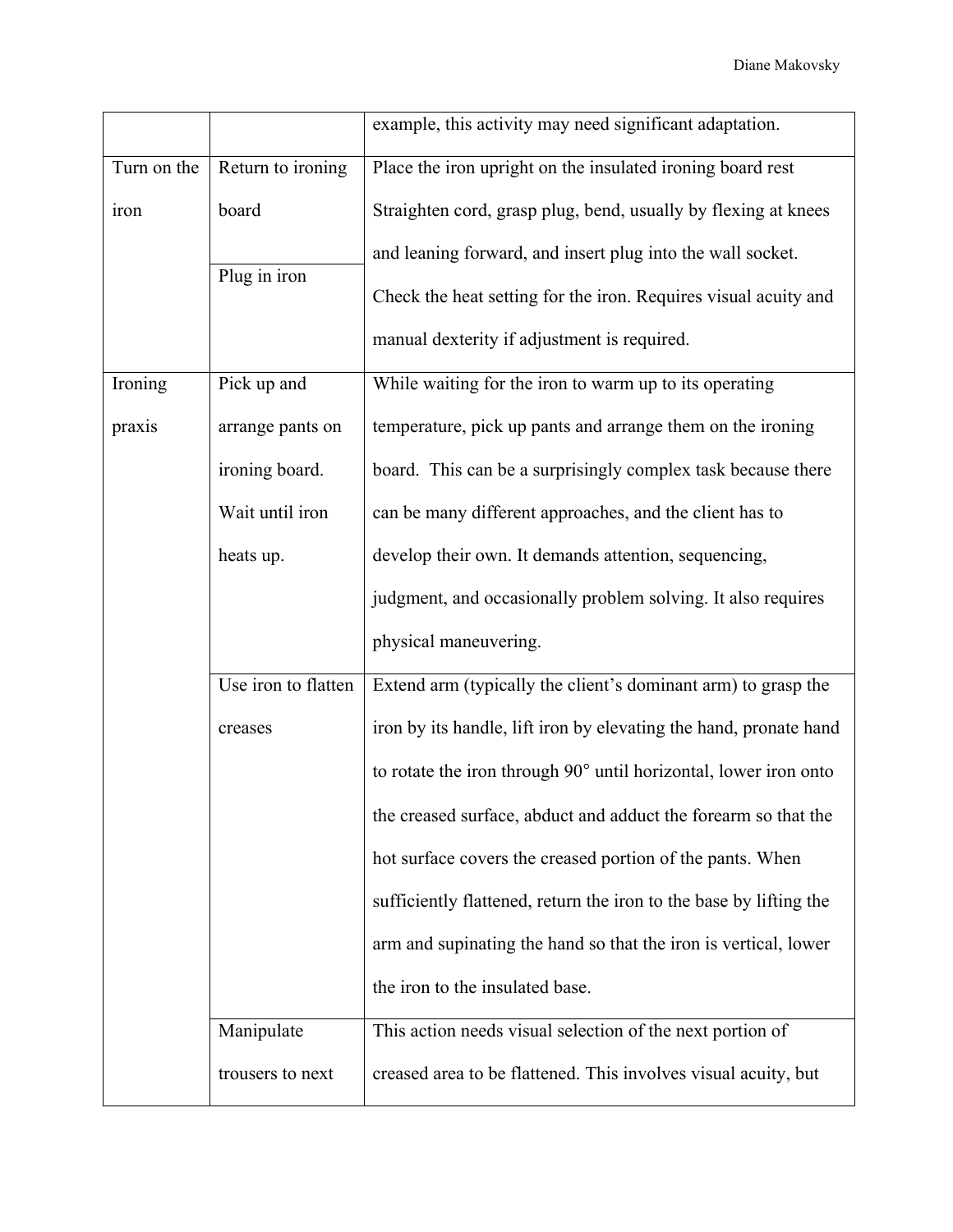|           | position         | also judgment of what constitutes sufficiently pressed, and       |
|-----------|------------------|-------------------------------------------------------------------|
|           |                  | therefore represents a complex decision process.                  |
| Put away  | Hang pants from  | The ironed item needs to be put away in an orderly fashion in     |
| clothes   | hanger           | order not to undermine the intent of ironing as a process to      |
|           |                  | remove creases. The action is to pick up the pair of pants by     |
|           | Place in clothes | the bottom of the legs, aligning the freshly creased seams,       |
|           |                  | holding both legs in one hand and passing them through the        |
|           | closet           | opening of a hanger until the weight of trouser on each side of   |
|           |                  | the hanger bar is approximately equal.                            |
| Unplug    | Pull plug from   | Ambulate to the wall socket, bend sufficiently that an extended   |
| iron      | wall socket      | arm can reach and grasp the plug. Withdraw arm and pull the       |
|           | Wait until iron  | plug from the wall socket. Drop the plug.                         |
|           | cools            | Wait until the iron cools. (Better to do this by time rather than |
|           |                  | touching the iron to test the temperature, typically the client   |
|           |                  | multitasks undertaking some other small domestic chore)           |
| Store     | Coil cord.       | These activities are effectively the opposite of those required   |
| equipment | Replace iron in  | to assemble the equipment.                                        |
|           | closet.          |                                                                   |
|           | Collapse ironing |                                                                   |
|           | board            |                                                                   |
|           | Return ironing   |                                                                   |
|           | board to closet  |                                                                   |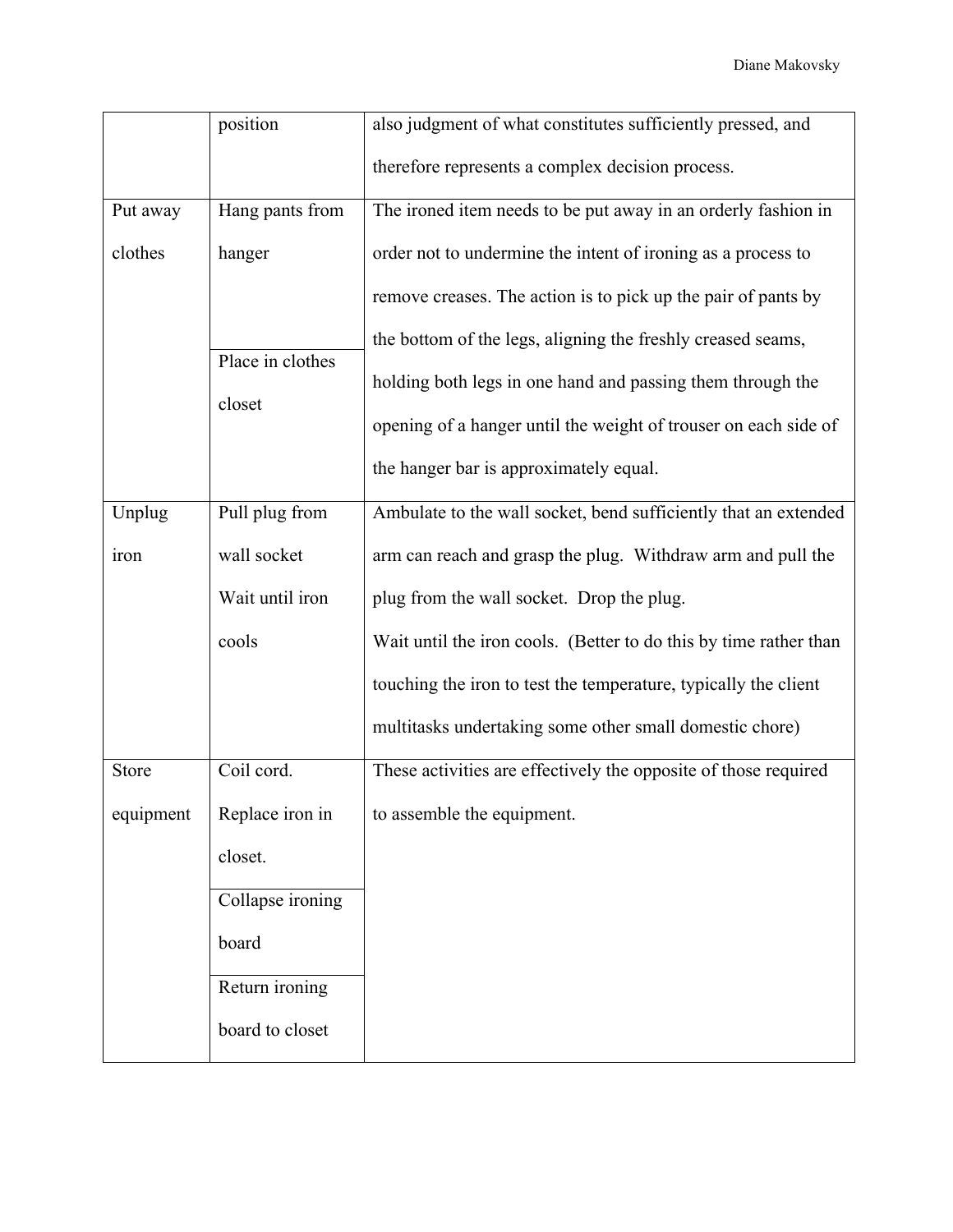Diane Makovsky

#### **Processing Skills**

Although the activity is a basic IADL, it requires significant processing to be performed well. Due to both the need to reach the desired standard and to handle the potential hazard that a hot iron poses, the task has strong demands on attention. Although there is flexibility in the sequence, there is an additional demand to perform a coordinated set of actions, such as ironing the front and back of each trouser leg. The action has all manner of potential problems and error conditions: while not very skilled one may easily iron in an incorrect crease; in extreme one may burn oneself by touching the iron or the ironing board may unexpectedly collapse (due to inadequate set up). The most crucial aspects of memory involved may be in remembering to unplug the iron when finished. Within the activity itself there are multiple short-term memory needs such as: remembering the location of the electric cord; remembering that the iron is hot; remembering to replace the iron on the heat-proof stand. What exactly constitutes a well ironed pair of pants is also quite variable, and so requires both judgment and assessment.

# **Communication and Environmental Interaction Skills**

Apart from interacting with the equipment and space described above, there is no communication or environmental skill required. Ironing is essentially a solitary non-social activity.

# **Grading the Activities**

One of the best ways to make this activity easier is to leave the iron out and assembled. It can also be adjusted to a height whereby the client can iron sitting down. It would also be helpful to discuss with client longer-term goals. Perhaps acquiring more low-iron clothing, which may be touched up with an iron if the client feels it is required.